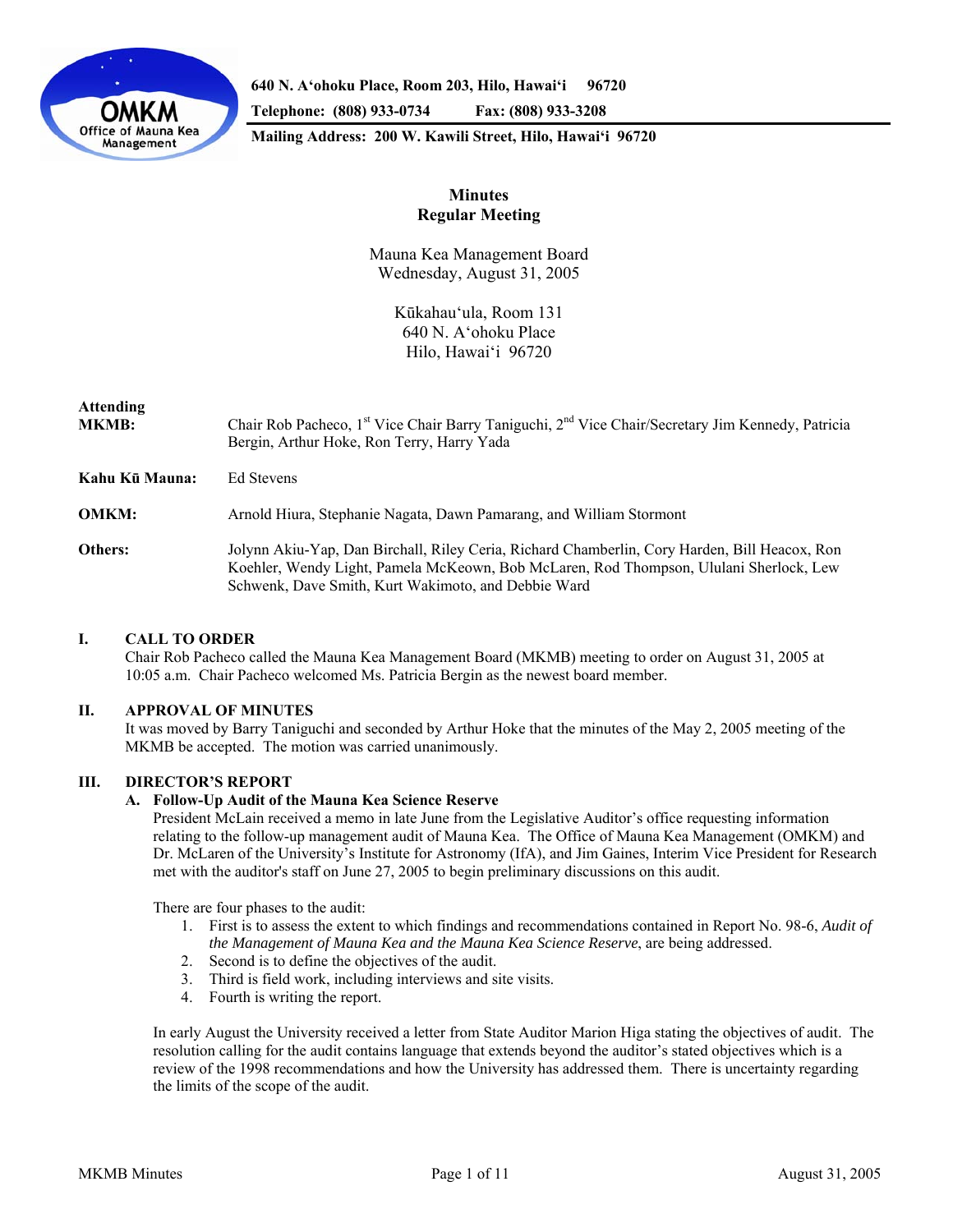The auditor's staff is currently here on the island conducting interviews. OMKM staff accompanied the auditors to Mauna Kea

A report is due to the Legislature twenty days prior to the convening of the next session.

### **B. University's Authority to Promulgate Administrative Rules**

The University was unsuccessful in getting legislation passed authorizing the University to promulgate rules. The Office continues to invite key legislators to visit and learn about Mauna Kea.

On August 26, Director Stormont escorted Representative Tommy Waters, Chair of the House Higher Education Committee; Representative Ezra Kanoho, Chair of the House Water, Land and Ocean Resources Committee; and Representative Marcus Oshiro, House Majority Leader to the mountain. They were accompanied by Arthur Hoke and Ululani Sherlock. We shared with them what we do, how we do it, why we do what we do, and the need for the authority to promulgate administrative rules.

There was a lot of discussion about the responsibilities and jurisdictions of the University versus the Department of Land and Natural Resources (DLNR). They spoke with Ranger Pablo McLoud who shared the rangers' predicament by not having enforceable rules. The rangers are there to protect the cultural and natural resources but they can't legally prevent people from engaging in inappropriate activities or behavior. Mr. Hoke stated the visit was productive. The legislators have a better understanding of the situation and the University's quandary by not having rules. Ms. Sherlock added legislators seem to have a better understanding.

There was a recommendation that the University submit legislation separate from that of the System. The University System is also seeking the authority to promulgate rules for its campuses.

Harry Yada requested that his office be kept informed about incidents encountered by the rangers where there was lack of authority to enforce. He would like this issue to be put on the agenda at a future meeting or be given a written report. Director Stormont replied that could be done.

Chair Pacheco asked, outside of the rule-making authority, what other strategies or ideas does the Office have for the upcoming legislation session?

Director Stormont replied we are encouraging other legislators to visit Mauna Kea. Representative Waters and Kanoho would like their respective committee members visit the mountain. One question that continues to come up is how to handle the enforcement aspects of it. Having the ability and the authority to enforce rules is one thing. How we enforce it is the question that still needs to be sorted out.

### **IV. COMMITTEE REPORTS**

# **A. Kahu Kū Mauna**

Cultural Inventory for Mauna Kea Science Reserve

Ed Stevens asked Director Stormont if he had the opportunity to apprise the Board about the proposed cultural inventory of the Mauna Kea Science Reserve. Director Stormont stated it may have been an oversight that this was not brought up at the last meeting.

Mr. Stevens provided some preliminary information on the proposed cultural inventory for the Mauna Kea Science Reserve. OMKM is proposing to complete the inventory of the Science Reserve. Only about 30 percent of the Science Reserve has been inventoried. OMKM is considering retaining archeology specialist, Dr. Pat McCoy. The matter was brought before the Council, and the Council voted to support the inventory and will be providing input for the Office.

The Council voted seven for and two against. The seven votes were affirmative with reservations and conditions. At the next Council meeting concerns about the inventory will be included as part of the inventory conditions. The Council has some reservations about how the inventory should be undertaken, but he wanted the Board to know that Kahu Kū Mauna supports the endeavor.

### Design Review Process

Mr. Stevens noted this is not the design review issue that will be covered later. This is about comments from Kahu Kū Mauna regarding whether the process was completed according to the Master Plan. Kahu Kū Mauna is satisfied that the conditions of the Master Plan were met. Mr. Stevens and Mr. Hoke were members of the project design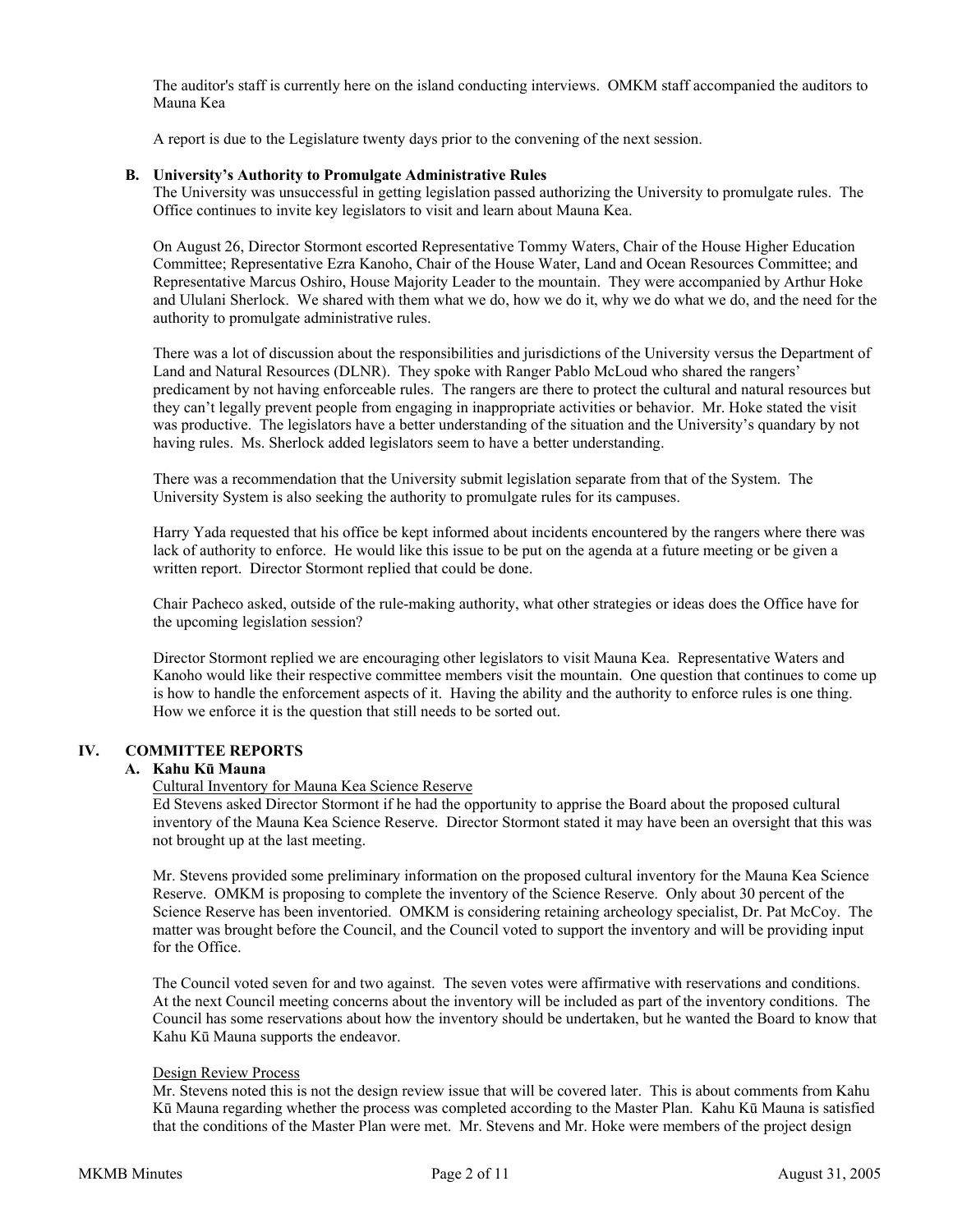review committee. The Council felt that with Mr. Stevens' and Mr. Hoke's involvement, they were satisfied that their concerns were paid attention to and are on record in the minutes. Kahu Kū Mauna is satisfied that all the conditions were met.

### Council Subcommittee

The Board was informed that Kahu Kū Mauna is contemplating forming a subcommittee of Council members to be forerunners for handling matters that come from the Board or from the Office. Tentatively they have agreed on a committee of three: Ed Stevens, Kihilani Springer, and Niniau Kawaihae-Simmons. This committee will be finalized at the next Council meeting.

The purpose of the Committee is to expedite matters that come to the Council so they can report back to the Board sooner. The committee will review the matter to determine whether full Council review is needed, or if the matter can be handled by the subcommittee. One of the processes they thought would help the Council, which was agreed to by OMKM staff, is that the draft minutes of Board meetings be circulated to include Council members so they can anticipate the requirements of the Board or Office.

### Discussion

Chair Pacheco asked if the Council was unanimous with the project design review process. Mr. Stevens replied it was unanimous. Chair Pacheco requested that the Council provide a letter, as a formal record, to the Office. Mr. Stevens replied it is forthcoming.

Ron Terry asked about the cultural inventory and if Dr. Pat McCoy would be paid according to procurement procedures. The Office has a contract with the company that employs Dr. McCoy to conduct further cultural resource inventory work. Work has begun in areas agreed upon by the Council. Dr. Terry inquired if there were reservations about how public some of this information would be. Mr. Stevens replied there was.

Jim Kennedy asked if this is just an extension of an existing contract or whether this required a bid and whether the selection process was followed. Associate Director Nagata explained the Office approached Dr. McCoy because he is the leading archeologist who has worked on Mauna Kea. He has in his possession many of the documents and data from prior years. Part of this project includes putting together a data base of all his information that he has in files. This data has never been fully formalized.

Mr. Stevens remarked one of the positive aspects of the inventory is how well it will be accomplished, how it is laid out, and how it will be recorded. This will add to our monitoring program to keep track of any disturbances. We will be able to act on it as soon as a disturbance is detected. The completed 30 percent inventory was done in more cursory fashion. It was not a detailed inventory and cataloging. Dr. McCoy will be revisiting the sites and refining his data. The result, which Kahu Kū Mauna supports, is that we will have a complete and accurate picture of the cultural inventory on our mountain.

### **B. Environment Committee**

Dr. Terry reported the Environment Committee met on June 9th. They were scheduled to meet again tonight, but there were too many conflicts, so they will try to meet in September. The committee is looking at developing an environmental manual for OMKM. This could be provided to people who are applying for permits.

There was also discussion of a management plan for the astronomy complex. A plan which the committee believes is a good idea, especially with regard to natural resources. One of the goals at the next meeting will be to bring examples of good natural resources management plans where there is some sort of development going on. Three of our committee members have some good examples of this, plus they have the earlier outlines of the Environment Committee, which discussed such a plan extensively. The Committee did quite a bit of work on this plan as well. Debbie Ward, a committee member, updated some of this and sent out a first draft to members to consider. The committee will be coming to the Board soon with recommendations.

The committee also intends to review research projects and grants that have to do with biological resources or relating to natural resources. They are discussing the possibility of a conference to discuss the biological and physical aspects of Mauna Kea. They can get ideas from people around the island, the state, and the world who have studied Mauna Kea and are interested in it to optimize the management of the natural resources.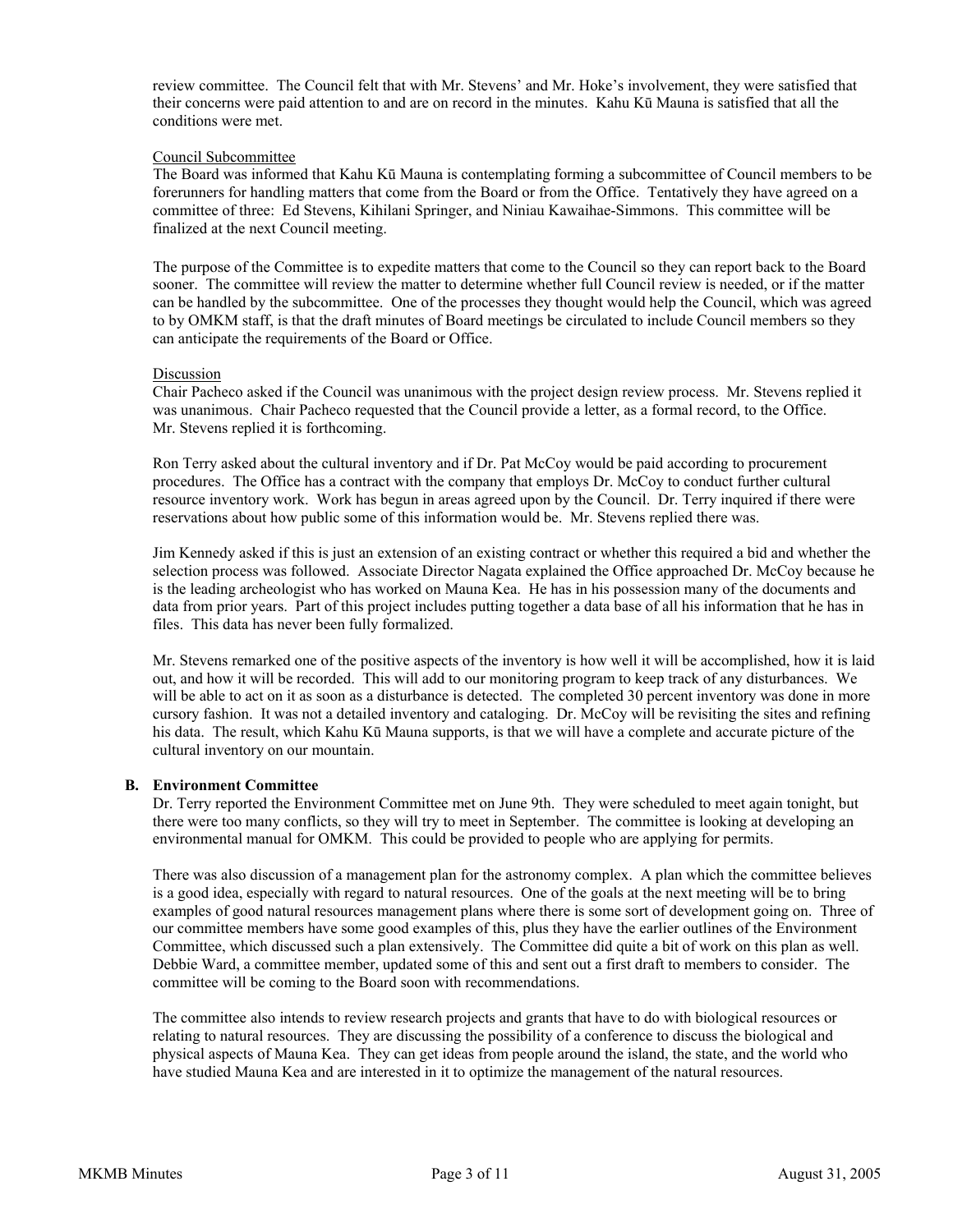# Discussion

Chair Pacheco asked if there are specific site management plans within the NARS, including the Ice Age. Director Stormont replied there was. Several of the natural areas have very specific management plans, but there is none for the Ice Age. He explained they looked at priorities from a threat standpoint. Once the management plans were completed, money and effort was used for management actions in areas where the threats were fairly imminent. Dr. Terry added they are fortunate to have Lisa Hadway, who is in charge of the NARS on this island, as a committee member.

Mr. Stevens asked Director Stormont about the development of the partnership agreement between OMKM and the NARS. Director Stormont acknowledged Mr. Stevens' request stating he knows it has been a desire of the Council.

Chair Pacheco stated one of the earlier priorities of the Environment Committee was developing baseline data. Dr. Terry explained that is one of the committee's top priorities. OMKM is already doing a lot in that regard.

### **V. NEW BUSINESS**

### (Chair Pacheco requested moving the New Business item ahead of Old Business)

### **A. Caltech Submillimeter Observatory's (CSO) Request to Install an Anemometer**

Director Stormont presented CSO's request to install a wind anemometer atop a six-foot tall mast on the roof of their welding shed, which lies adjacent to their telescope dome in the Mauna Kea Science Reserve. The purpose of the instrument is to provide CSO staff with localized monitoring of high wind situations for safety purposes and for future studies on wind effects on telescope performance.

Kahu Kū Mauna reviewed the proposed project and felt it was unimposing. They did not have concerns about this project moving forward. OMKM recommends this project be classified insignificant because the proposed installation will not significantly alter the exterior appearance or structure of the existing facility. Further the impact to the immediate surroundings and summit environment is negligible.

If the project is classified as insignificant, OMKM recommends CSO be allowed to proceed with the project with the following conditions. CSO will:

- 1. Notify OMKM when it plans to do the installation;
- 2. Adhere to the mitigation measures described in the proposal;
- 3. Allow OMKM Rangers access to the project;
- 4. Notify OMKM of completion of the project.

### Action

It was moved by Arthur Hoke and seconded by Jim Kennedy to adopt OMKM's recommendation to classify the project insignificant and impose the conditions as stated above. The motion was carried unanimously.

### Discussion

Dr. Terry stated he noticed the equipment has been referred to as "wind anemometer" and "anemometer." Is there any other type of anemometer other than a wind anemometer? Mr. Richard Chamberlin, Technical Manager with CSO, replied not to his knowledge. Dr. Terry remarked anemometer will do then and asked if there were others, and if so, how many are up on the mountain right now.

Director Stormont replied he believed most of the facilities have weather instruments on either their dome or their support facilities. Mr. Chamberlin thought it was true that most facilities have one, but did not know the actual count.

Dr. Kennedy explained that the telescopes of some facilities, such as CSO, are particularly close to the ground. So they need their anemometers to measure the wind near the telescopes. The direction of the wind and the local topology can make quite a bit of difference in wind velocity from one place on the mountain to another.

Dr. Terry understood that and had no objection to the request. He was interested in making sure that we can all access this wind data too. It would be good for scientific studies of the mountain. He was not aware this information was on the web. He hopes information from this instrument will be accessible of the web. Director Stormont stated the Mauna Kea Weather Center site hosted by the University's School of Ocean and Earth Sciences and Technology has a wealth of weather information from many of the facilities, if not all. They do real time and various time averages.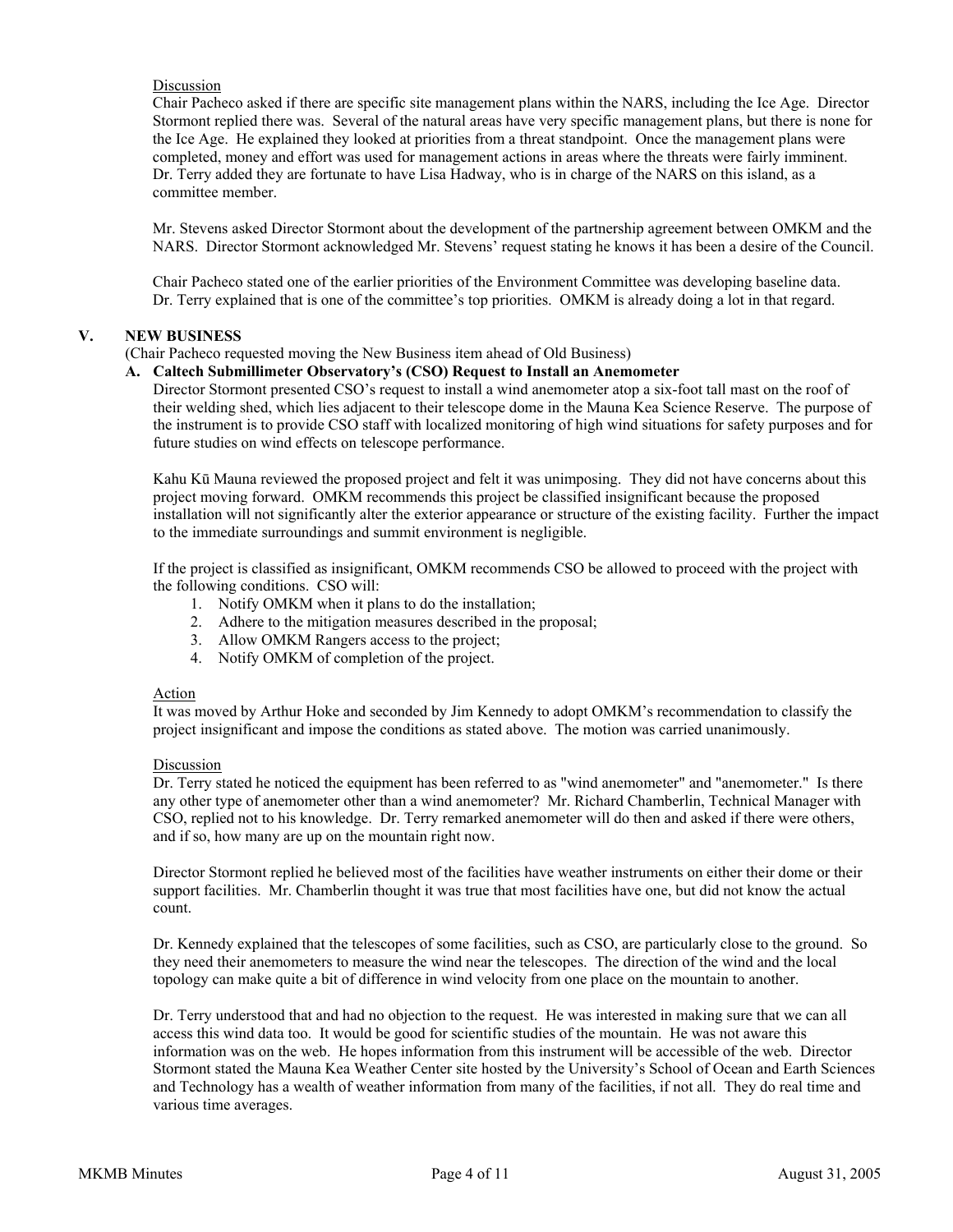Mr. Stevens stated he stops at the Visitor Information Station (VIS) and is impressed at how they are able to monitor the weather from there. Rangers use the information to predict where they should be at a certain times. Mr. Stevens complimented the staff for their efforts. Director Stormont added credit goes to Ron Koehler, Bob McLaren, staff at Mauna Kea Support Services, and David Byrne, manager of the VIS.

Mr. Taniguchi had one request and asked if material could be sent out to Board members earlier. His schedule is such that he cannot check email all the time. If material is sent out earlier he will have the time to review it. Chair Pacheco added his is the same situation. He asked if information could be sent out as early as possible, it would be helpful to all.

### **VI. OLD BUSINESS**

# **A. NASA/Keck Outrigger Telescopes Project Design Review Report**

# Record of Decision

The National Aeronautics and Space Administration's (NASA) Record of Decision (ROD) was issued late July/early August. Mauna Kea was identified as the preferred alternative for construction of the Outriggers. The Canary Islands was a close second. There is a single 10-meter telescope modeled after Keck that is being constructed at the Canary Islands now. It offers a number of attributes and in some ways is identified as an environmentally preferred site because of fewer environmental concerns there as opposed to Mauna Kea.

Scientifically, Mauna Kea presents better site attributes. The ROD identified the ramifications of "no action" and also identified reduced science options. Two observatories in California were identified as being possible hosts for the facility but they offered reduced science options compared to Mauna Kea or the Canary Islands.

Mr. Hoke asked why the Canary Islands was not included in the reduced science options. Director Stormont did not know. In the discussion of the Canary Islands versus Mauna Kea there were differences in the quality of the sites, including elevation, moisture, and seeing quality. Further the Canary Islands is on foreign soil and is farther away from headquarters.

Dr. Bob McLaren thinks that reduced science refers to whether the Canary Islands has a 10-meter telescope to do astrometry – the positional kinds of things and planet detecting. This definition was used to determine whether a site had reduced science options or not. If you have a 10-meter telescope, it is not reduced. If you do not have a 10 meter, it qualitatively reduces the kind of science that can be done. The Canary Islands has a large aperture telescope.

Mr. Hoke stated he wanted to make sure the potential of the Canary Islands was not downplayed. He does not want the Board to suggest that the science quality at the Canary Islands is reduced compared to Mauna Kea because it might tip the scale towards Mauna Kea. From his perspective he thinks the project should go to the Canary Islands.

Chair Pacheco understood from reading the ROD that reduced science sites, as reported by Dr. McLaren, meant a reduction in the kinds of astronomy that can be done. The Canary Islands site could do the same science as on Mauna Kea, but the Mauna Kea site is a better place, i.e. more seeing days, better quality, etc. Mr. Hoke commented his concern was that the ROD did not cover it in detail. They did not provide an analysis on Mauna Kea as opposed to the Canary Islands so that we know how they based their decision.

Director Stormont pointed out the ROD is not meant to lay all the detail. The detail was presented in the Environmental Impact Statement (EIS). Mr. Hoke added he did not find it in there either. He was concerned that this discussion is leading us to believe Mauna Kea is the best place, but the report does not actually say that. The report infers that both places are equal. He feels we should not change what the report says.

Director Stormont stated the report does say that Mauna Kea is superior for a variety of reasons. Mr. Hoke added that none are scientific reasons; rather they are political reasons - because it is on American soil, and NASA would have better control because it is nearer. Director Stormont replied while that is true, he believes scientific reasons were identified and discussed as to why Mauna Kea would be preferred over the Canary Islands.

Dr. Terry noted that a discussion on this is on page 17, Programmatic and Technical Considerations, of the ROD. Director Stormont read excerpts from Page 17: *"The Mauna Kea site is one of the finest locations in the world for ground-based astronomical observations. The atmosphere above the mountain is generally cloud-free; one of the highest numbers of clear nights per year; atmosphere is exceptionally dry."*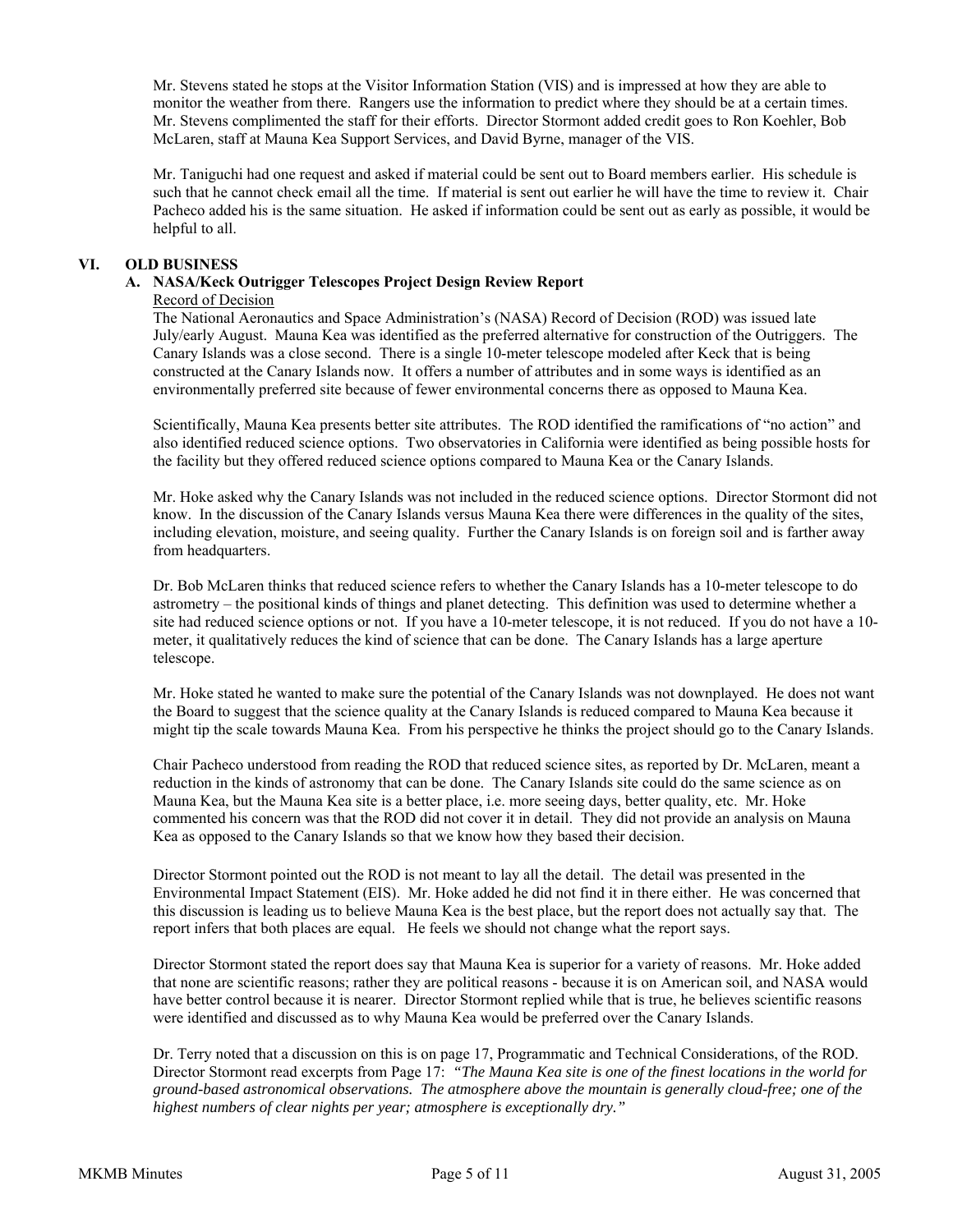*"The Canary Islands site is found to be a reasonable alternative site, although it would offer only a single 10-meter telescope, has higher atmospheric water vapor, and would carry some programmatic risk. There is sufficient available land, but it is sloping. The Canary Islands site is generally regarded as having superior astronomical seeing, although substantially poorer seeing than at the Mauna Kea site."* 

Mr. Hoke clarified the point he was trying to make was that in the past decisions were made based on what is 100 percent best for science and zero for culture. He is trying to urge them to at be least be 50/50. Even though they say the impact on culture is small, there is still an impact. So, it is adding to previous impacts. Director Stormont agreed saying the report uses the term past impact is "substantial and adverse," and the Outriggers would have a small incremental impact. Mr. Hoke wants to make sure the message does not get confused.

The ROD summarizes the impacts on various resources: cultural, biological, hydrological, geological, soils and slope stability. It also looked at transportation, utilities, socioeconomics, air quality, water quality, wastewater, solid wastes and hazardous materials, as well as visual impacts and aesthetics. In their assessment of the analysis, they state that information on the wekiu bug is somewhat incomplete. They used the best available information to make their decision. The report says the Canary Islands is the environmentally preferable site and that there would be a lesser impact on cultural resources.

Mr. Hoke added the report contains an economic threat, e.g. wekiu bug studies will not be funded if they do not get approval to build the Outriggers. NASA would not be responsibility to continue to fund the studies if the project does not move forward. Director Stormont stated that was correct. The EIS contains 11 pages of mitigation measures.

Mr. Stevens cited Page 9 of the ROD, "*The addition of the Outrigger Telescopes would have a small incremental impact. Further, on balance, the impact of the Outrigger Telescope Project is likely to be beneficial as a result of the Wekiu bug habitat restoration..."* He then asked Dr. McLaren if Outriggers 1, 2, 5 and 6 sit directly over the Wekiu restoration plan. Dr. McLaren clarified they sit on the northwest side of the facility. Mr. Stevens asked if the air pipes that come out of the four pads would have a significant impact on the wekiu bug? Dr. McLaren replied no, it would not. He added that was addressed during the design review and elsewhere.

Mr. Hoke stated he thought he read that the wekiu bug habitat would be decreased by 30 percent even with the creation of new habitat. If so, this would have a serious impact on the bugs. Director Stormont explained the wekiu bug mitigation plan calls for a three-to-one ratio of restoration of habitat to lost or potential lost areas. He also thinks outriggers 1 and 2 are on the Waimea side of the facility.

Dr. Terry added these are experimental mitigation measures but they are better than nothing. He is concerned there is not enough data on the wekiu bug and the Board should be concerned about this. It is too bad that baseline data on the bug was not established 20 years ago. There are conflicting reports on the studies and disagreements among experts. It is hard for a citizen board to make an intelligent decision on this matter, therefore, we need to carefully review and require, within reason, stringent mitigation efforts.

Director Stormont stated page 8 of the ROD identifies and summarizes the impacts on the wekiu bug: *"During onsite construction and installation of the Outrigger Telescopes, about .008 hectares or .019 acres of Wekiu bug habitat would be displaced. The project, as proposed, calls for a minimum habitat restoration at a ratio of at least three to one."* An effort to replace and increase habitat will be made but we do not know if the mitigation measures will work. Chair Pacheco added we do not know what the overall impact of the wekiu bug's population will be from the project in the first place, the data is not there.

According to Dr. Terry's experience, mitigation measures are formalized in the ROD. It is a recap and includes all of the measures called for from a cultural resource mitigation perspective in the MOA, the best management practices (BMP), and the construction practices. All of these are included as part of the EIS. The ROD also includes correspondence between the Environmental Protection Agency (EPA) and NASA. The EPA is concerned about cultural and habitat impacts. The EPA recognizes the Canary Islands site would meet the purpose and need with fewer impacts to the resources. The EIS acknowledges that the cumulative effects of past projects have been substantial and adverse. The EPA letter mentions that the cultural monitor should have the authority to halt the project. NASA's response stated there is a section of the MOA that provides the cultural monitor with such authority.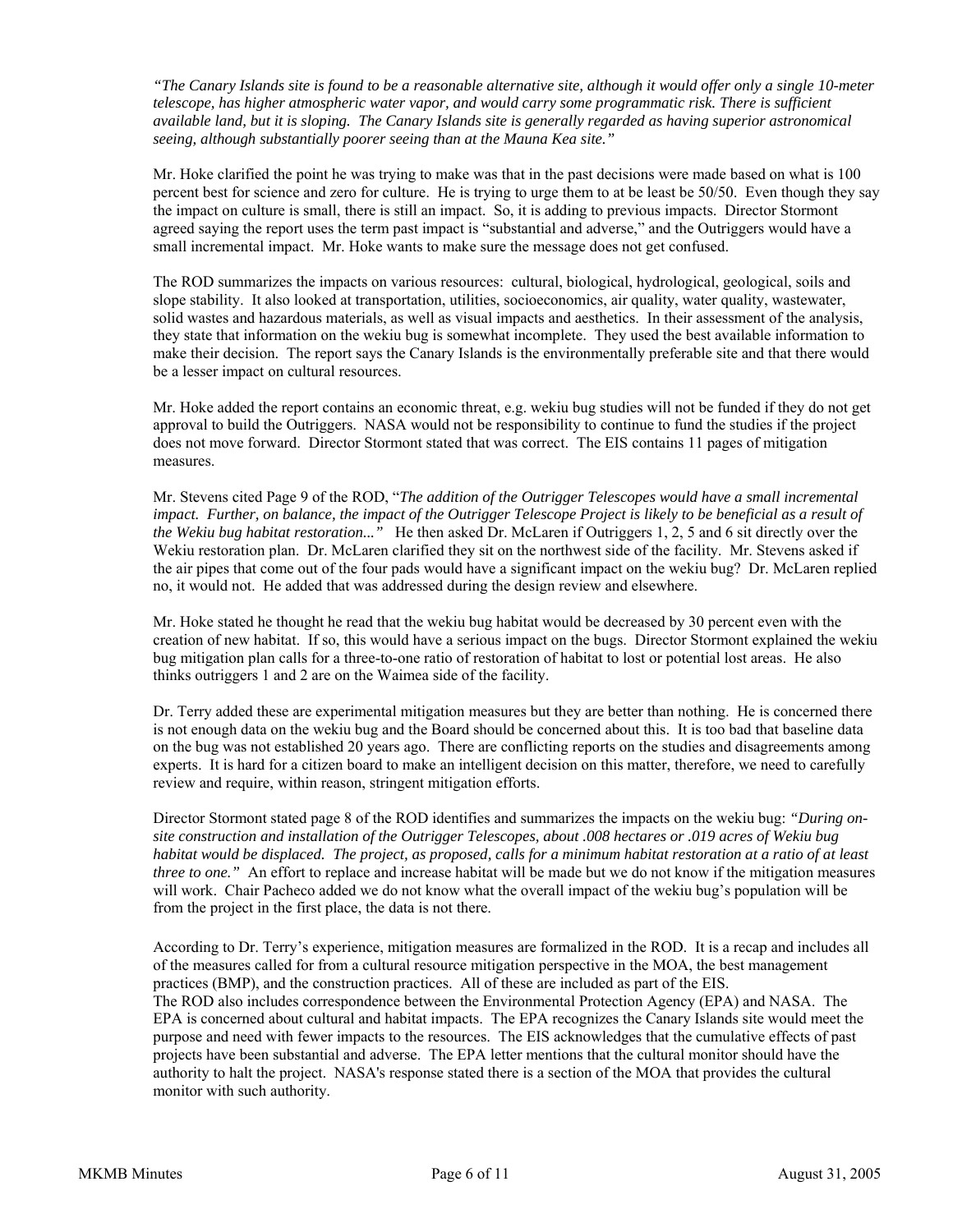Debbie Ward pointed out that the ROD states there was no response from the public following the final production of the EIS. This is not the case. There was response from one cultural organization which was not recorded in the ROD. She added that Dr. Stone did not receive acknowledgement to his response.

Mr. Stevens asked for verification. He thought he read something about the need to upgrade or modify the MOA. Director Stormont was not aware of any modification to the MOA adding that it has been completed and is attached to the EIS.

### Project Design Review

Director Stormont stated this agenda item was listed as an action item, however, the report regarding the project review process for the Board's review, discussion and approval has not been completed. He apologized to the Board adding his report would be sent before the next meeting.

At the May meeting a summary was provided along with the minutes of the first three project review process meetings. Director Stormont submitted a summary of those meetings to Kahu Kū Mauna.

Before the next meeting Board members will have the material and report. At the next meeting there will be a discussion regarding the Master Plan and its described process. Associate Director Nagata put information together regarding the Master Plan and its various requirements, which Board members received. That, together with the director's project design review report, Board members will have the opportunity to review and go through the Master Plan checklist.

# Overall Project Review Process

Chair Pacheco asked if everyone on the Board was comfortable with the Master Plan process. Does everyone feel comfortable with the ambiguities of the Master Plan and what the design review process is meant to accomplish?

Mr. Taniguchi replied the challenge facing the Board is that this is the first project to go through the design review process. Dr. Kennedy stated historically every time we come to the next step of more complex issues, we find ourselves having to discover our way. It is reasonable to expect that having reached the highest level of responsibility that is implied in this kind of program, we are going to have to do exactly the same thing. It is going to be a discovery process.

Mr. Yada asked if the mitigation measures of the ROD and Conservation District Use Application (CDUA) were included in the materials presented to the design review committee. Did the committee have the benefit of reviewing the mitigation measures? If so, what point in the process were they given the material?

Director Stormont replied mitigation measures do not drive the design of the facility. The design of the facility is guided by science, and the boundaries of where they can and cannot go. Changes to the plans are made to reduce the impact, if any, by the development of the facility. For instance, early on in the process, several of the planned outriggers were planned for construction further away from the existing Keck I and II buildings. Because of concerns expressed during the review process, they were brought in closer to the buildings on the plateau as opposed to out near the slope. This kind of change was made through the review process and was not the result of a mitigation measure or constraint from other processes.

Mr. Stevens added that moving the outriggers in closer was suggested by him. He wanted to state this because the applicant, NASA/ California Association for Research in Astronomy (CARA) paid attention and made the change based on his reasons and detailed explanation why they should be moved. He was totally satisfied with being on the committee because the applicant listened and responded.

Mr. Yada thought there is ambiguity in the approval process. Since staff plans to bring this back at the next meeting, he requested that recommendations be made regarding the approval procedure. He has fewer concerns if the Board is just approving a design opposed to approving the entire project. Chair Pacheco stated there is a distinction between the design review process and the overall project review. Dr. Terry thought the memo from OMKM lays it out but it is still confusing because there are still some questions and advice embedded in the memo that is supposed to explain things. Mr. Yada thought the memo itself laid out the next step. Once the design development phase is approved, the next step would be the construction plans. As he understands it, there is no formal approval for the construction plans to come back to the Board. The issue is how the project as a whole comes back to the Board for its review after we approve the design review. Dr. Terry stated we have to approve or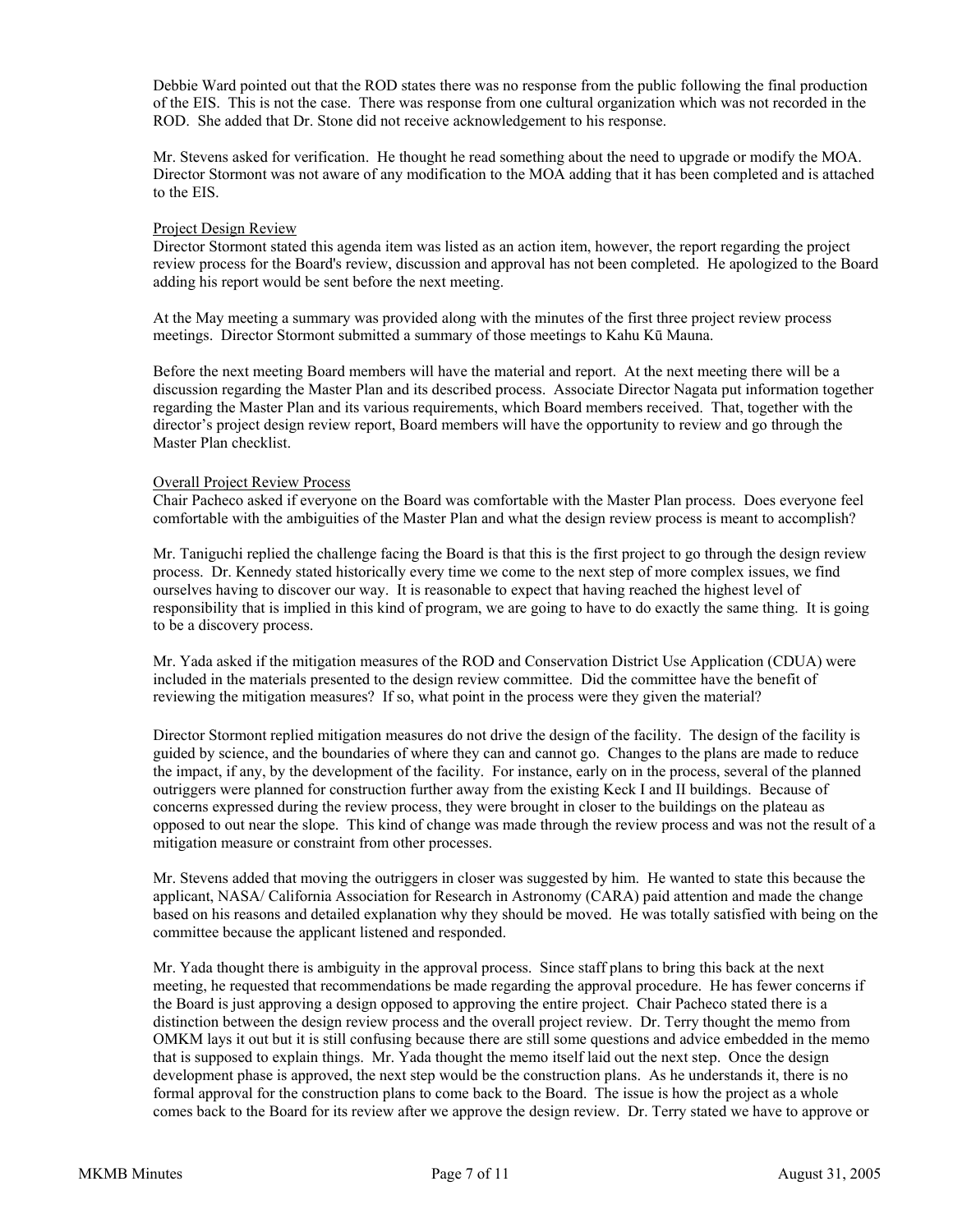recommend the project. His understanding is that the Master Plan includes far more than the design review. It is basically our thumbs up or thumbs down, which is yet to come to the Board.

Chair Pacheco stated the Plan is unclear on this matter. The design review process is fairly clear, but beyond that there is the decision of whether we want to say to the University whether we think this is a good project or not. The decision is on the science, its benefits versus the impact on the cultural and the natural resources. Do we have any authority to do that? Chair Pacheco does not think we need to argue about our authority, but rather we need to act as if we have it. Dr. Terry pointed out it is a recommendation and we have the power to make a recommendation no matter what.

Mr. Yada wanted to make sure that the Board had a say on the entire project not just the design review. He wanted to make sure all of the mitigation measures in the EIS and the CDUA are considered, and if necessary impose additional conditions beyond those of the Land Board. Chair Pacheco stated this Board imposed its own conditions on every project it has approved. This project is no different.

Dr. Kennedy concurred with Mr. Yada. We need to be comfortable and clear as to whatever it is we approve or disapprove as a recommendation - that it is clear what that constitutes. Under the Master Plan we are being expected to provide a recommendation about the project as a whole and if it conforms to the requirements of the Master Plan as stated. In that case, we are talking about the whole project plan, including the mitigations that are proposed, the conditions that have been imposed by other agencies that have been involved with this project, as well as anything else the Board or Office would choose to add to that list. It appears from the memo that we are being asked to do something in at least two steps. One of which is to make a recommendation whether or not the review processes thus far are okay. Dr. Kennedy stated that what the Office is seeking is the oversight of the Board of the internal design review processes thus far, and make it very clear that that is all that we are acting on. At a later time the Board expects to make a recommendation as expeditiously as possible, that incorporates everything.

Director Stormont stated the Master Plan discusses a review by the Office and the Board at this stage in the design review process. It also says that the Board will have an opportunity to review and comment, and make a recommendation before it moves up the approval chain. Dr. Kennedy agreed with Director Stormont but it was important that everyone needs to have a clear understanding and the language of any motion that passes out of here, especially since it is the first time, needs to be clear that this is not the Board's last step in the overall review process.

Dr. Terry asked who besides Ron Nagata, architect from the outside, individuals from NASA, and Mr. Stevens sat on the design review committee. Director Stormont replied Mr. Hoke was part of the process from its inception. There were representatives from NASA, CARA, and from the IfA. The committee is composed of the applicant (the developer), and architect or engineer not related to the project, OMKM, MKMB, and Kahu Kū Mauna Council.

Dr. Terry asked if the Board would have the benefit of an orientation by some of these members about conformance up to this point. He would appreciate the guidance of those who have been involved before making any sort of vote or decision. Chair Pacheco stated there are the comments from Kahu Kū Mauna and the Director's report that will hopefully walk us through that process.

Director Stormont explained his report will describe what has transpired and how the project design guidelines were or were not met. There will be a discussion of each of the guidelines. At the next meeting, the Board can hear comments from those who have been part of the process, review the results of the report from the Director, and consider the letter that is forthcoming from Kahu Kū Mauna.

Dr. Terry asked if that was what Mr. Stevens was reporting on earlier and if there was going to be any details in that letter. Mr. Stevens replied there would be no details. He explained that he wanted it very clear and on record that his report today was on the process only. Kahu Kū Mauna is satisfied that all the steps were taken as specified by the Master Plan, and it does not indicate any endorsement of the project.

Chair Pacheco asked Board members if they were comfortable with the project review process and if they felt it was the best way to proceed.

The first part would be looking at the design review process, as a separate item. The second aspect would be to look at the overall project and its impact on the natural and cultural resources, and mitigation measures described in all the available documents we have from the ROD, EIS, and CDUP. We would review all the documentation and the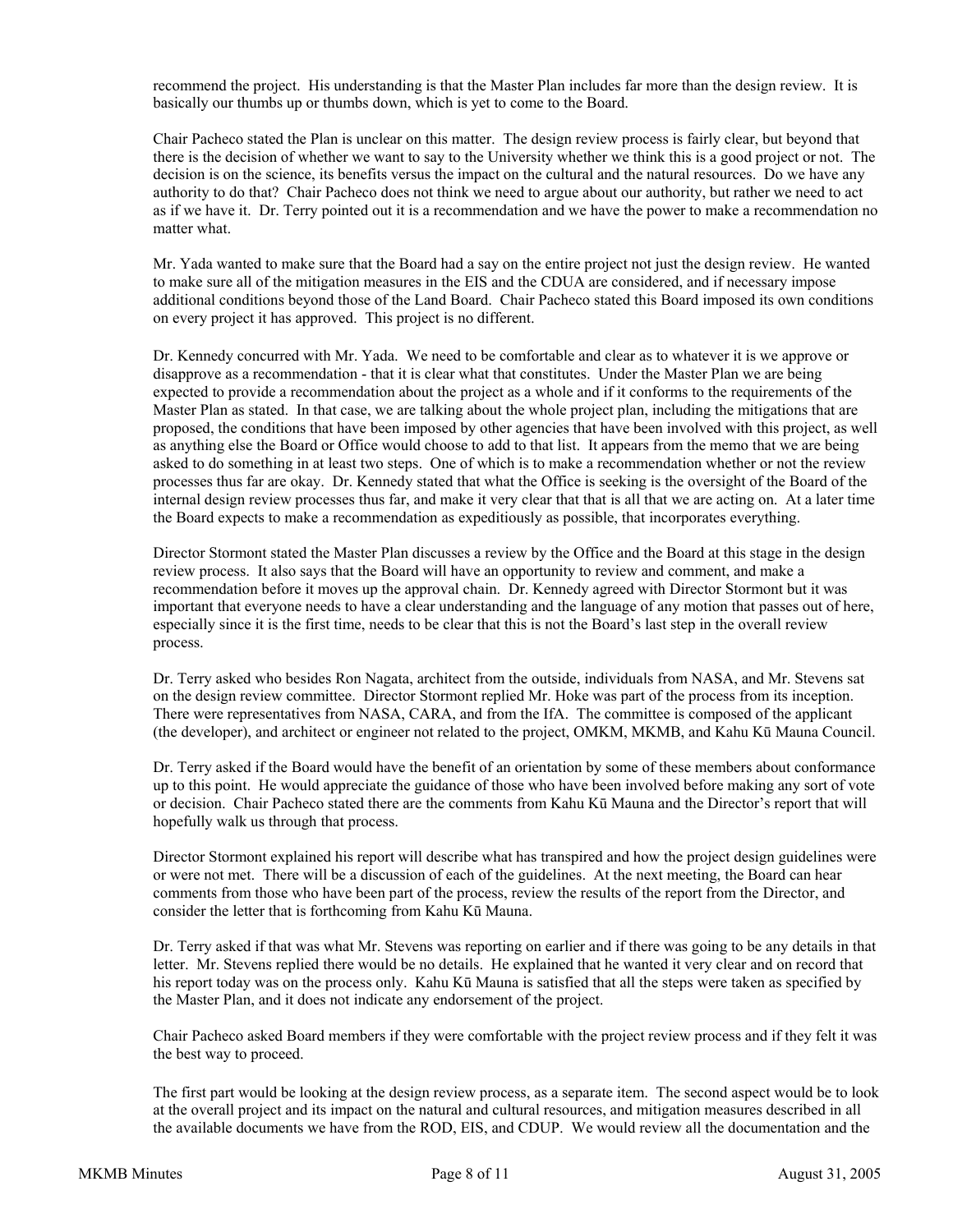project's overall conformance to the Master Plan. Recommendation to approve or disapprove will be based on all the available information. Input from Kahu Kū Mauna and the Environment Committee would also be included. Finally, if the recommendation is to approve, then we would likely have more conditions.

Dr. Terry cautioned about the risk of imposing additional conditions. We have to be careful that our conditions do not conflict with those that have already been imposed such as in the CDUP. Mr. Hoke stated that as we walk through the process, we may find areas where we are uncomfortable and will need to adjust accordingly.

### Pending Circuit Court Appeal

Chair Pacheco brought up the issue of the Circuit Court decision on the appeal of the CDUP and how that might impact the Board's deliberation. Dr. Terry inquired if the plaintiffs argued for injunctive relief. Dr. McLaren replied to his knowledge an injunction has not been filed.

Chair Pacheco stated if we recommend approval of the project and the Circuit Court denies the permit, the project is stalled. If we recommend the project not be approved, then the Circuit Court case may not go forward. If the permit is held up in court we still have to make our recommendation. Chair Pacheco recommended the Board not consider the Circuit Court case in its decision making. Director Stormont asked Chair Pacheco if he meant the overall project. Chair Pacheco replied yes. Mr. Hoke felt we should not consider the Circuit Court action as part of our decision. Let them go their way and we go our way; maybe we will meet and maybe we will not.

Mr. Yada stated at the next meeting the Board will be asked to deliberate the design review, however, not knowing what the report contains, and assuming we recommend approval, he feels the Board's decision should be conditional upon the entire project coming back to the Board for review. At that point we can evaluate all the conditions of the EIS, the CDUA and other conditions that may apply.

Dr. Terry asked whether we should postpone making a decision on the design review. Chair Pacheco did not think so. If we get to the point where we are ready to make a decision and the Circuit Court has not been decided yet, than we should go ahead and make our decision. Dr. Terry agreed. His experience with the Saddle Road is that it took three years to get a decision. Mr. Yada added without the granting of injunctive relief, the permit is still legally valid.

Dr. Kennedy agreed the permit is legally valid. The process that we are talking about is an internal University review under the Master Plan. It is reasonable for the Board to take this next step. We have the benefit of corporate memory and experience. Several of the Board members have been involved on the periphery of this process for some time. He felt that deferring action on the overview of the design review process would not be prudent. It does not seem appropriate to wait for completion of non-University external processes, especially if the decision of those processes allows the project to move forward. In that case the University would be way behind in its review process.

Mr. Yada asked Dr. McLaren how he sees this process in terms of the timing. What is the status of actual construction plans? Dr. McLaren stated the construction plans are essentially ready. There are a number of mitigation measures that need to take place in advance of construction and they have not been done yet. Mr. Yada asked if we put a condition that the overall project must come back for review, when do you see that happening. Dr. McLaren stated they are waiting on the recommendation of this Board. Is this Board waiting for something to be provided by the project?

Chair Pacheco asked if he was correct in thinking that the only thing stopping the project from going forward right now is the green light from the Regents and President. Dr. McLaren replied yes. Chair Pacheco asked if it was possible to get a message from the President or the Chancellor's office requesting a decision from this Board by a certain date.

Mr. Yada feels that judging from this discussion the Board wants to do an overall review. He would like to see this project come back after the design review and have staff summarize the ROD mitigation measures, the CDUA conditions, and EIS commitments for the Board's review and consideration as part of the larger overall project approval process.

Mr. Stevens asked if the Board is supposed to recommend that the design is good. If so, how will that be determined? Nobody here is qualified to say the design is good. Dr. Terry and Patricia Bergin clarified that it should conform to the Master Plan. Mr. Stevens replied the process conforms, but what about the design? He is not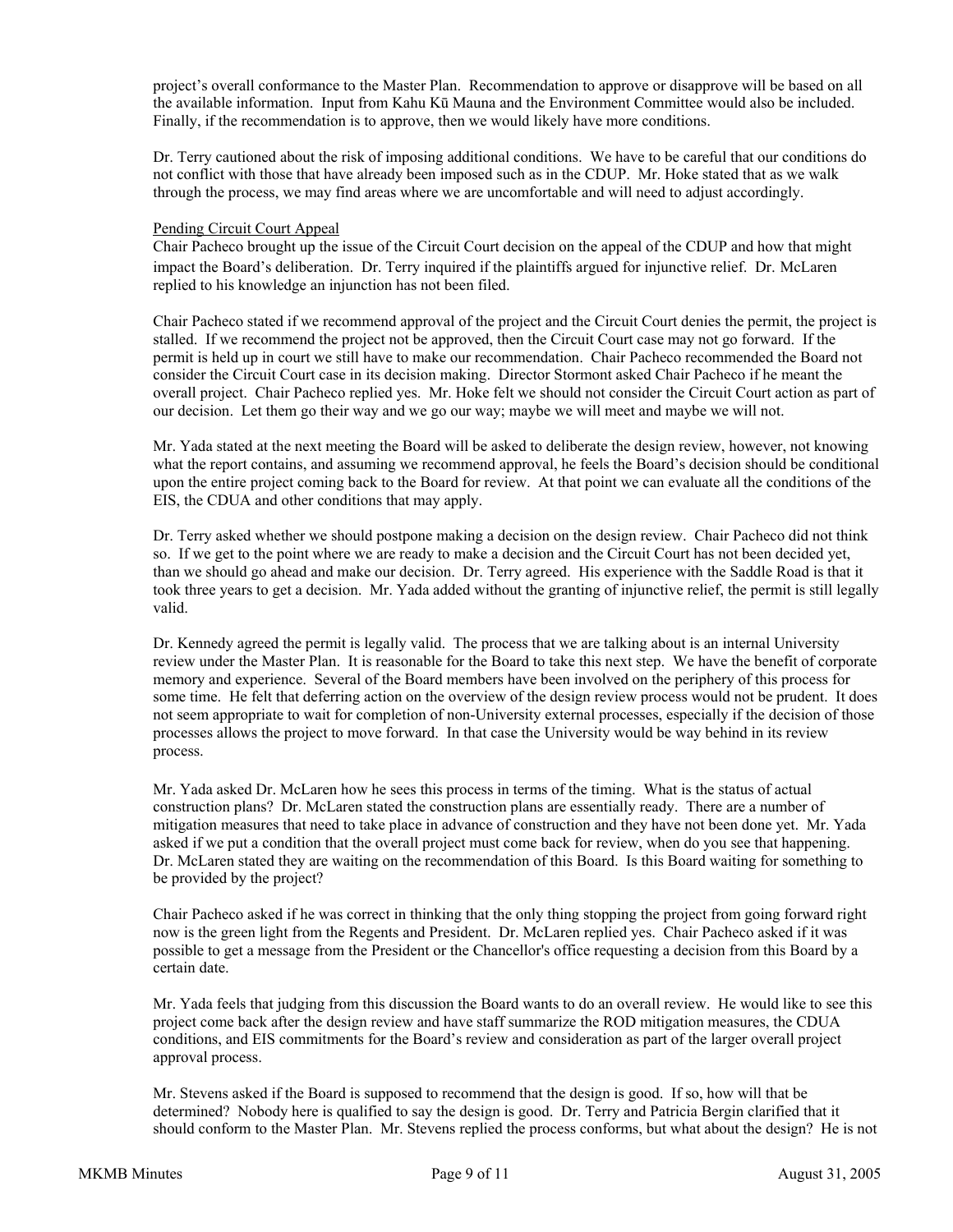an expert on construction details and what they should be. Mr. Taniguchi stated that is why we need to rely on Ron Nagata and others. Mr. Taniguchi thought the recommendation would be that the design meets the criteria. Dr. Terry agreed adding that is why we need some guidance and need to hear from members of the committee that went through the process.

Chair Pacheco added we should think about the process for future projects. Should we do it differently? If we could rewrite this chapter of the Master Plan, what would we change? At what point should we make a decision on the project – at the beginning of the process, before permits are sought? If this is the case, once the project receives approval from the University the developer can apply for its permits.

Ms. Bergin's perception as a new member of the Board was we realize and understand that we must make a decision. What we need to help us make that informed decision is as much information as possible so we can address all of the concerns that might surface. She thought the Board was prepared to do that as long as they can rely on getting that kind of information.

Mr. Hoke stated that having been part of the process that developed the Master Plan he feels that the astronomy group in general now appears to have a better understanding of what the Hawaiians are talking about. They do not accept it all, but at least they are listening and seeing things with a different set of eyes. For some their only interest is still 100 percent science. Others say they we will look at maybe getting away with a little less science so that culture will suffer less damage. He hopes that someday they will all look at it from that viewpoint because science will continue to progress, but culture will disappear if we do not do protect it. We found that clearly with the Smithsonian Submillimeter Array (SMA). They have listened, they have understood, and they have changed. Mr. Hoke stated he was not sure whether Keck has reached that point. They seem to listen but he is not sure they fully understand.

Chair Pacheco asked if the Board wanted to ask members of that committee to be here to have dialogue with. Director Stormont said Keck would be here, and we could ask Mr. Nagata. Mr. Hoke thought it was essential to have Mr. Nagata here because he was following it from what he could tell and the Board is relying on his technical expertise.

At the next meeting, the action item will be in reference to the first three parts of the design review process. The Office will bring together pertinent information from the different documents that clarify the impacts, and mitigation measures; compares the Canary Islands with the Keck site; and identifies the various documents to help prepare for the final decision.

Ms. Bergin asked if it could be presented in chart form. In narrative form we tend to interpret things differently. Comparing the two side by side (i.e., the Canary Islands site versus the Mauna Kea site or anything else) we can actually see if this is a concern and what has been done to address it. She would appreciate a chart form instead of having to flip through documents searching for the text.

Mr. Yada asked if the evaluation of the Canary Islands site was an issue. Our responsibility is to deal with the decision that it is Mauna Kea, not evaluate the two sites. That decision has already been made. In terms of the CDUA mitigation, the EIS mitigations, etc. he would like to see it summarized in chart form and maybe grouping similar measures together. Director Stormont stated that is a good point. This body is charged with recommending yea or nay on Mauna Kea, and not so much Mauna Kea versus somewhere else.

Chair Pacheco agreed. However, it would help him in making a decision if he understood the scientific potential at Mauna Kea and the alternate site and whether or not this project could be successful in another place. It is one thing if the project can only take place of Mauna Kea. It is another matter if this project can also be put somewhere else. Director Stormont added the Board could include in its recommendation the fact than an alternative site was identified. Mr. Hoke stated he feels the Hawaiian community sees these considerations as very pertinent. This entire issue lies not in the science but in the ground.

Chair Pacheco asked if anyone in the audience had anything to say without getting into any in-depth comments on opinions about the project being that the Board is not ready to make that choice or take actual testimony.

Ms. Ward noted that in the design review process, NASA and CARA were both parties to the design review committee decisions, and that was not the case with the CDUA application. Only the IfA was listed. In the contested case, the people who were asking questions about NASA and CARA's involvement were told that that